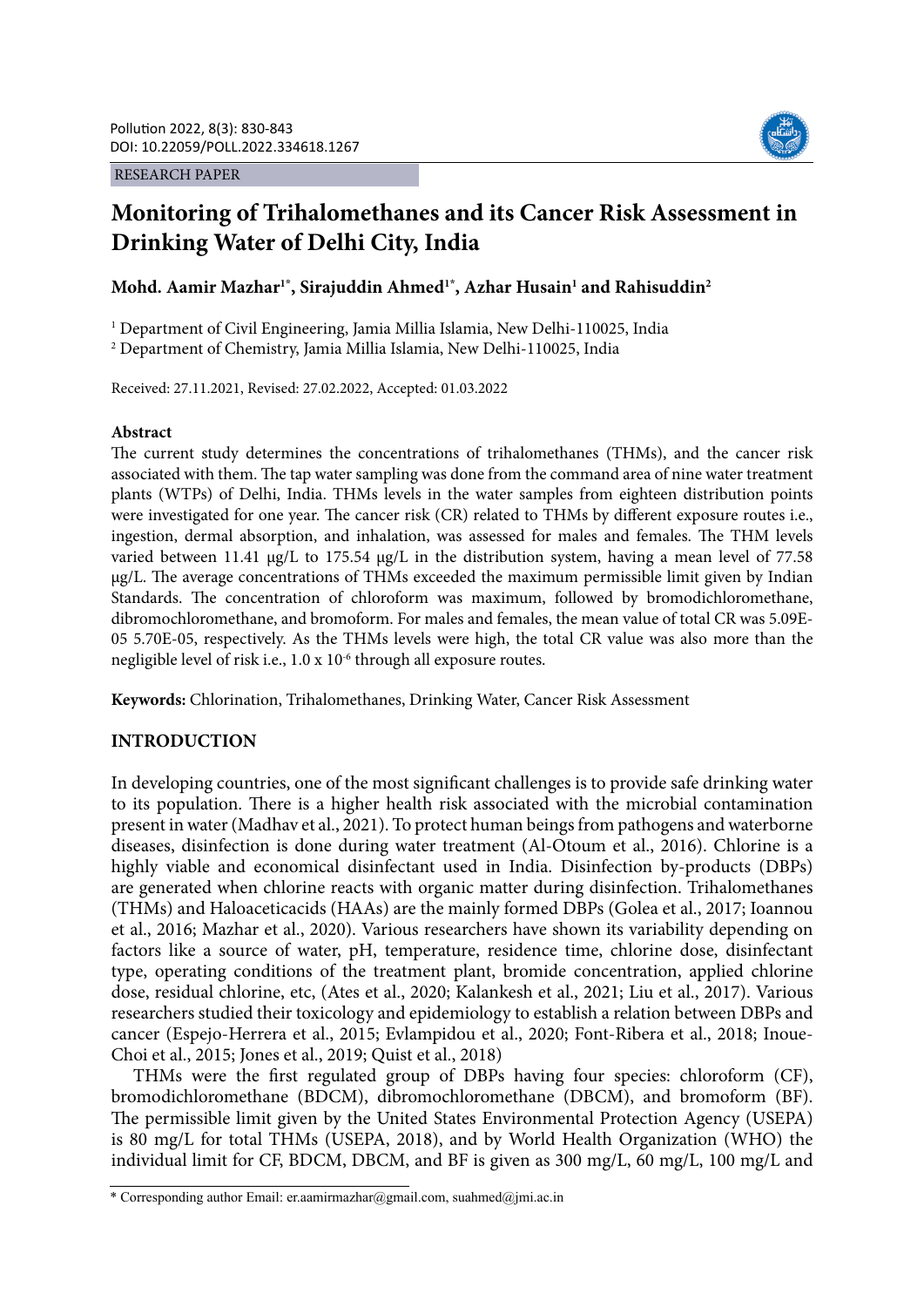100 mg/L respectively (WHO, 2017). The Bureau of Indian Standards also regulated CF, BDCM, DBCM, and BF individually as 200 mg/L, 60 mg/L, 100 mg/L, and 100 mg/L respectively in 2012 (IS:10500, 2012). Human beings use water in their daily life for drinking, bathing, showering, cooking, washing, cleaning, etc. As a result, for humans, the exposure routes to THMs are oral ingestion, dermal absorption, and inhalation. Therefore, it is essential to detect and monitor THMs in municipal water supplies to safeguard humans against their carcinogenic risk. Recently several studies around the world on THMs studied their health risk through different routes of exposure (Cadwallader & VanBriesen, 2019; Genisoglu et al., 2019; Kujlu et al., 2020; Wang et al., 2019).

In India, several researchers studied THMs, but it is still not regularly being monitored at the water treatment plants (Hasan et al., 2010; Kumari and Gupta, 2015; Mishra and Dixit, 2013; Sharma and Goel, 2007). Delhi is in the north of India, and all the water treatment plants (WTPs) in Delhi use chlorination processes considering the regrowth of pathogens in the water supply pipes. As the THMs are probable carcinogens, there is a need to quantify the health risks. The goal of this study is to monitor the THMs levels in the tap water coming out from the distribution system of nine WTPs of Delhi, India, and to assess the cancer risk. To achieve this, the THM levels in tap water were determined, and cancer risk was evaluated for THMs through oral ingestion, dermal absorption, and inhalation for the urban area under study.

#### **MATERIALS AND METHODS**

The study area was New Delhi which is a densely populated metropolitan city in India, having a population of 19.43 million. In recent decades there has been an increase in water demand because of the rapid growth of industries and people in Delhi. For this study, nine water treatment plants (WTP), namely Chandrawal WTP (CWTP), Wazirabad WTP (WWTP), Haiderpur WTP (HWTP), Bhagirathi WTP (BWTP), Bawana WTP (BAWTP), Nangloi WTP (NWTP), Sonia Vihar WTP (SVWTP), Okhla WTP (OWTP), Dwarka WTP (DWTP) were selected as shown in **Figure 1**. The WTPs under study are supplied with surface water coming from Yamuna River and Ganga River and are using chlorine for disinfection.

Two sampling sites were selected from the command area (CA) of each facility, and the



**Figure 1: Map showing locations of Water Treatment Plants in Delhi Fig. 1.** Map showing locations of Water Treatment Plants in Delhi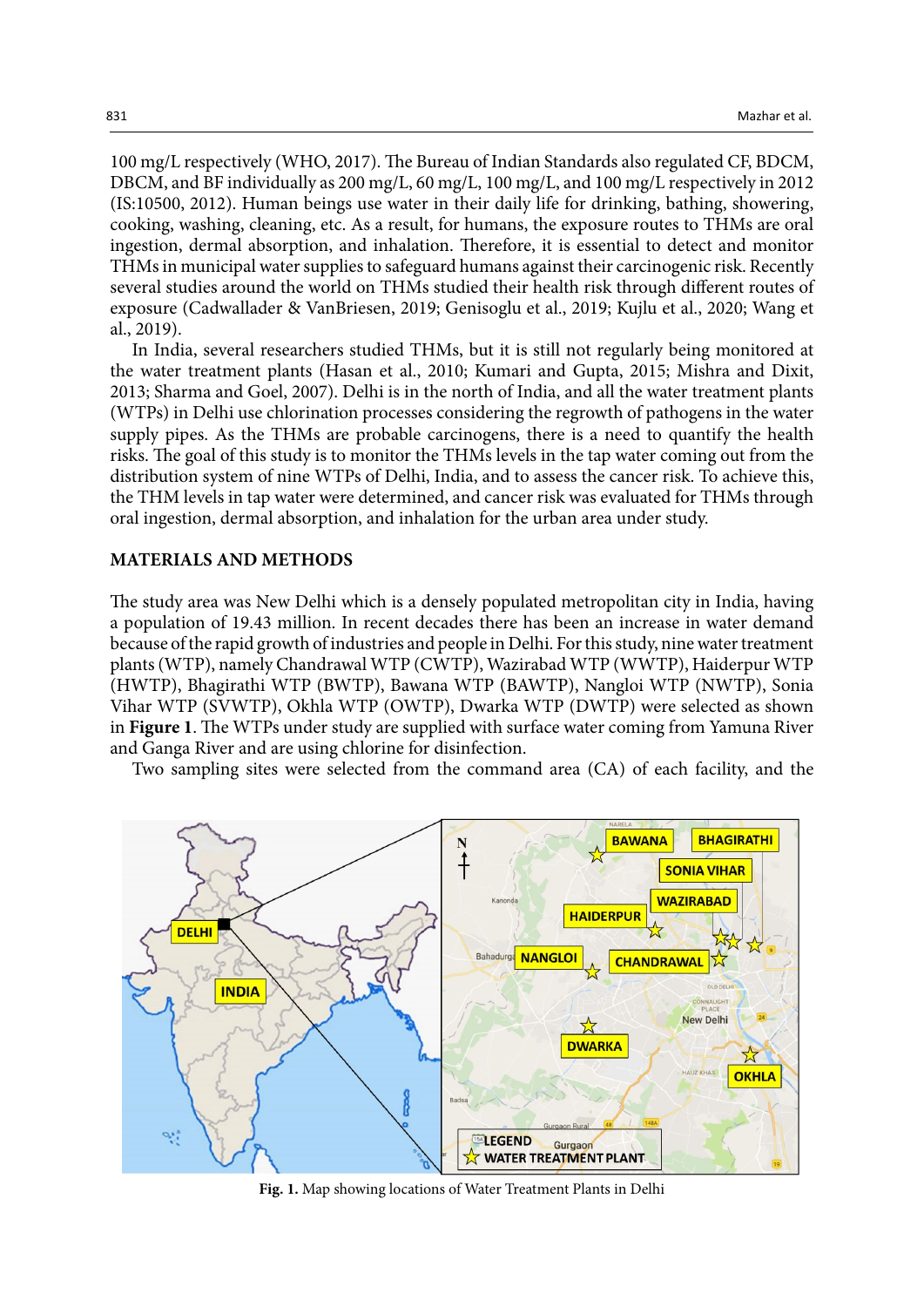

Fig. 2. Map showing sampling locations in the command area of Water Treatment Plants

samples were collected in duplicate. Thirty-six samples from 18 sampling sites were collected for a one-year sampling program carried out between January 2019 to December 2019. The sampling points are shown in **Figure 2**. In 40 mL glass vials, the drinking water samples were collected and pre-treated with sodium thiosulfate to stop the formation of THMs (APHA, 2017). The samples were stored below 4°C before the laboratory analysis. Separate sampling was done to study temperature, pH, total organic carbon (TOC), and residual chlorine (res. Cl).

The THMs (CF, BDCM, DBCM, and BF) were analyzed by liquid-liquid extraction USEPA Method 551.1 using gas chromatography-mass spectrometry (GC-MS) (USEPA, 1995). The THMs samples were separated using HP-5 column, size 30m x 0.25mm x 0.25μm (Agilent Technologies). A volume of 1  $\mu$ L was injected into the column, and at a flow rate of 1 mL/min, helium was used as a carrier gas. The chemicals used were of the analytical grade from Merck, India. The GC-MS grade solvents and standards were from Sigma-Aldrich. De-ionized water from a Milli-Q system was used for all experimental purposes. The temperature and pH were measured by pH meter (8603 Mettler Toledo). TOC was analyzed by a TOC analyzer (TOC-5000, Shimadzu, Japan) following the Standard method 5310C. The residual chlorine (in mg/L) was analyzed by DPD titrimetric Standard method 4500-Cl-G (APHA, 2017).

Cancer risk (CR) assessment from THMs is based on their concentrations in the tap water collected from the command areas of nine WTPs of Delhi. The primary route of exposure is ingestion or oral exposure. However, bathing is considered for dermal exposure, and showering is considered for inhalation exposure (Téllez Tovar & Rodríguez Susa, 2021; Wang et al., 2019; Zeng et al., 2014). For this assessment, activities like drinking water, bathing, showering were considered for ingestion, dermal, and inhalation exposure, respectively. Carcinogenic risk assessment was applied as per USEPA guidelines (USEPA, 2005), previously adopted in various studies (Kujlu et al., 2020; Pan et al., 2014; Pardakhti et al., 2011; Wang et al., 2019). The input parameters were based on the Indian conditions taken from the Indian Council of Medical Research (ICMR), also from Integrated Risk Information System (IRIS) and Risk Assessment Information System (RAIS), as summarized in **Table 1**.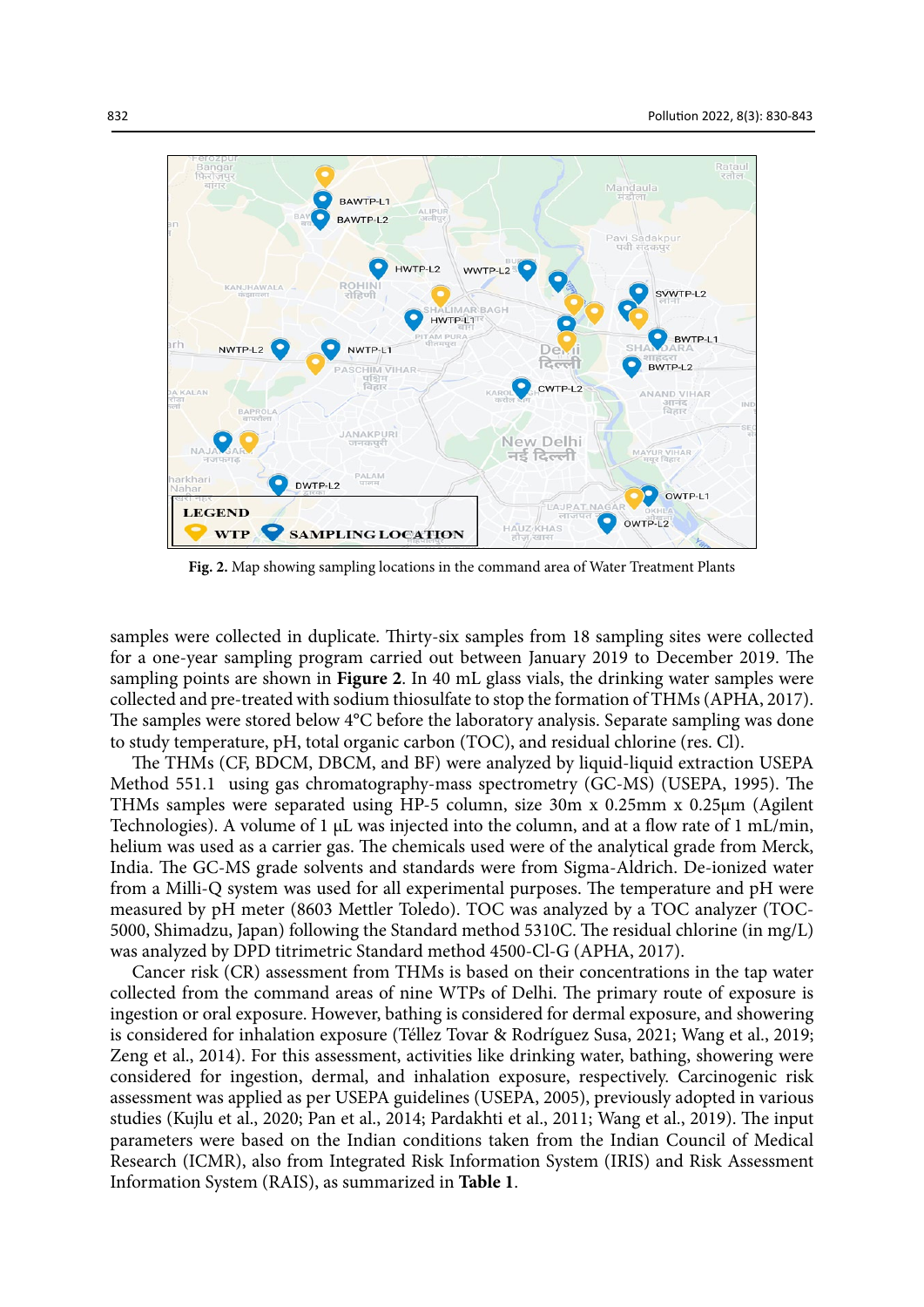| Input parameters                  | Symbol    | <b>Values</b>      | Units          | References                                 |
|-----------------------------------|-----------|--------------------|----------------|--------------------------------------------|
| Oral ingestion                    |           |                    |                |                                            |
| THMs concentration in water       | $C_{w}$   | See Table 3        | $\mu g/L$      | Current Study                              |
| Exposure duration                 | ED        | Male: 68.2         | year           | (ICMR, 2018)                               |
|                                   |           | Female: 70.7       |                |                                            |
| Exposure frequency                | EF        | 365                | days/year      | (Kujlu et al., 2020)                       |
| Ingestion rate                    | $IR_{w}$  | 3                  | L/day          | (Basu et al., 2011)                        |
| Dermal absorption                 |           |                    |                |                                            |
| Surface area of skin              | SA        | Male: 1.76         | m <sup>2</sup> | (ICMR, 2018)                               |
|                                   |           | Female: 1.64       |                |                                            |
| Chemical specific dermal          | Kp        | CF: 0.00683        | m/h            | (RAIS, 2021)                               |
| Permeability constant             |           |                    |                |                                            |
|                                   |           | BDCM: 0.00402      |                |                                            |
|                                   |           | DBCM: 0.00289      |                |                                            |
|                                   |           | BF: 0.00235        |                |                                            |
| <b>Inhalation exposure</b>        |           |                    |                |                                            |
| Contaminant concentration in air  | $C_{a}$   | Model calculations | mg/L           | (Little, 1992)                             |
| Inhalation rate                   | IR        | Male: 0.95         | $m^3/h$        | (USEPA, 2015)                              |
|                                   |           | Female: 0.88       |                |                                            |
| Airflow rate                      | $Q_{G}$   | 50                 | L/min          | (B. K. Mishra et al., 2014)                |
| Water flow rate                   | $Q_{L}$   | 5                  | L/min          |                                            |
| Bathroom Volume                   | $V_{S}$   | 5                  | m <sup>3</sup> |                                            |
| Dimensionless Henry's law         | H         | CF: 0.15           | Unit less      | (RAIS, 2021)                               |
| constant                          |           |                    |                |                                            |
|                                   |           | BDCM: 0.0656       |                |                                            |
|                                   |           | DBCM: 0.0321       |                |                                            |
|                                   |           | CF: 0.0219         |                |                                            |
| Overall mass transfer coefficient | $K_{OL}A$ | CF: 7.4            | L/min          | (Genisoglu et al., 2019)                   |
|                                   |           | <b>BDCM: 5.9</b>   |                |                                            |
|                                   |           | <b>DBCM: 4.6</b>   |                |                                            |
|                                   |           | BF: 3.7            |                |                                            |
| Exposure time                     | ET        | 0.25               | h/event        | (Legay, Rodriguez, Sadiq,<br>et al., 2011) |
| Exposure frequency                | EF        | $\mathbf 1$        | event/day      | (Ahmed et al., 2019)                       |
| Exposure duration                 | ED        | Male: 365 x 68.2   | days           |                                            |
|                                   |           | Female: 365 x 70.7 |                |                                            |
| Body weight                       | BW        | Male: 65           | kg             | (ICMR, 2018)                               |
|                                   |           | Female: 55         |                |                                            |
| Average time (AT)                 | AT        | Male: 365 x 68.2   | days           |                                            |
|                                   |           | Female: 365 x 70.7 |                |                                            |
|                                   |           |                    |                |                                            |

**Table 1: Parameters used for assessment of cancer risk Table 1.** Parameters used for assessment of cancer risk

Chronic daily intake (CDI) for each exposure pathway was used to calculate the cancer risks from THMs expressed as follows (USEPA, 2005):

CR from ingestion route:  $CR_{\text{integration}} = CDI_{\text{integration}} \times SF_{\text{integration}}$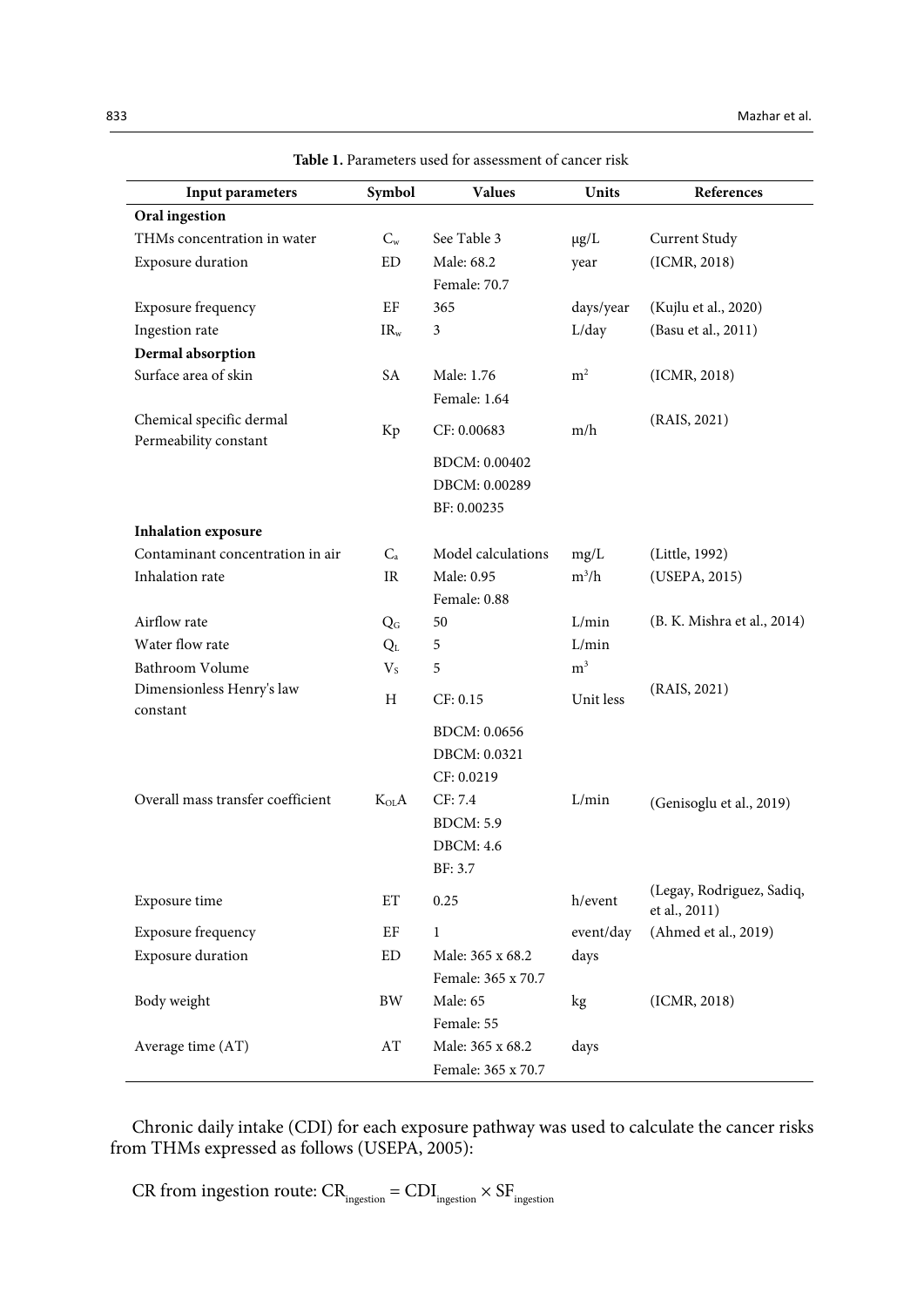where,  
\n
$$
\text{CDI}_{\text{ingestion}}\left(\frac{\frac{\text{mg}}{\text{kg}}}{\text{day}}\right) = \frac{C_{\text{w}}(\text{mg}/L)^* \text{IR}_{\text{w}}(L/\text{day})^* \text{EF}(\text{day}/\text{year})^* \text{ED}(\text{years})}{\text{BW}(\text{kg})^* \text{AT}(\text{days})}
$$

Similarly,

CR from dermal absorption route:  $CR_{\text{dermal}} = CDI_{\text{dermal}} \times SF_{\text{dermal}}$ 

where,

$$
CDI_{\text{dermal}}(mg/kg/day) = \frac{C_w (mg/L)*SA(cm2)*Kp(cm/h)*ET(h/event)*EF (day/year)*ED (years)*CF}{BW (kg)*AT (days)}
$$

where,  $CF =$  Conversion factor of cm<sup>3</sup> to L (10<sup>-3</sup> L/cm<sup>3</sup>) and

CR from inhalation route:  $CR_{\text{inhalation}} = CDI_{\text{inhalation}} \times SF_{\text{inhalation}}$ 

where,

$$
CDI_{\text{inhalation}}(mg / kg / day) = \frac{C_a (mg / m3)*\text{IRa}(m3/h)*\text{ET}(h / event)*\text{EF}(day / year)*\text{ED}(years)}{BW (kg)*AT (days)}
$$

For the inhalation exposure route, the major contributors are volatile compounds generated from showering. For showering volatilizing of THMs depends on the temperature of the water, which is 40°C. Among other THMs, chloroform has the lowest boiling point; therefore, it is supposed to be the highest contributor to cancer risk through inhalation (Lee et al., 2004). Few researchers have directly assessed the concentration of chloroform in the air by using the volatilization factor resulting in an underestimated cancer risk (Ioannou et al., 2016; Legacy et al., 2011a; Wang et al., 2019). Littles two resistance theory was applied to calculate volatilized THMs concentration in air i.e.,  $C_{\rm a}$  from  $C_{\rm w}$  (Little, 1992).

For inhalation,  $C_{\mathbf{a}}$  is calculated by:

$$
C_a = (Ysi + Ys(t)) / 2
$$

where,

 $Ysi = initial THM$  concentration assumed to be 0 mg/L in the bathroom.  $Ys(t) = THM$  concentration in the bathroom at time t (min) assumed to be 30 min. And

Ys (t) =  $[1 - \exp(-bt)] (a/b)$  $a = {Q<sub>L</sub> C<sub>W</sub> [1 - exp(-N)]} / V<sub>s</sub>$  $b = \{ (Q_L/H) [1 - exp(-N)] + Q_G \} / V_S$  $N = (K_{\text{or}} A) / Q_{\text{r}}$ 

where,

 $Q_{L}$  = Flow rate of water during shower (L/min)  $Q_G$  = Flow rate of air in the bathroom (L/min)  $V_s$  = Volume of the bathroom (m<sup>3</sup>)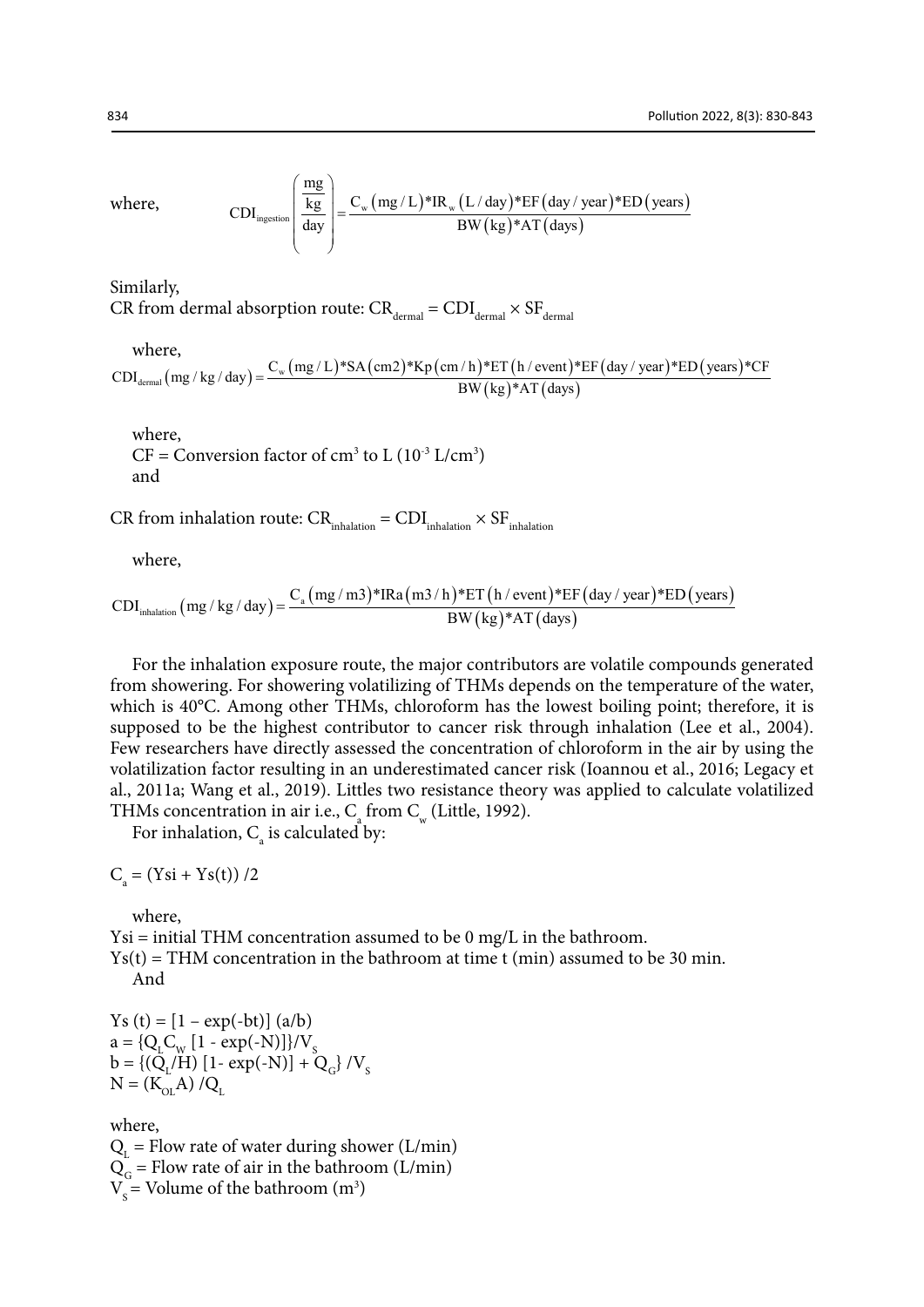| <b>THMs</b> |           | SF (mg/kg/day) |            | <b>References</b>          |  |
|-------------|-----------|----------------|------------|----------------------------|--|
|             | Ingestion | Dermal         | Inhalation |                            |  |
| CF          | 0.0061    | 0.0305         | 0.081      | RAIS (2021)                |  |
| <b>BDCM</b> | 0.062     | 0.062          | 0.13       | IRIS (2021), CalEPA (2021) |  |
| <b>DBCM</b> | 0.084     | 0.084          | 0.094      | IRIS (2021), CalEPA (2021) |  |
| BF          | 0.0079    | 0.0079         | 0.0039     | RAIS (2021), IRIS (2021)   |  |

**Table 2: Slope factor of THMs for cancer risk assessment Table 2.** Slope factor of THMs for cancer risk assessment

 $H =$  Henry's Law constant of THMs

 $K_{\text{OL}}$ A = Overall mass transfer coefficient of THMs (L/min)

 $N =$  dimensionless coefficient calculated from  $K_{\text{ou}}A$ 

The CR from all three exposure routes was summed up to get the total cancer risk  $(CR_{T_{total}})$ :

 $CR_{\text{Total}} = CR_{\text{integration}} + CR_{\text{dermal}} + CR_{\text{inhalation}}$ 

The corresponding slope factor (SF) values as shown in **Table 2** for a specific compound were taken from IRIS, RAIS, and California Environmental Protection Agency (CalEPA).

## **RESULTS AND DISCUSSION**

Water quality analysis was conducted for pH, temperature, TOC, residual chlorine, and the results are shown in **Table 3**. In the distribution system, the pH at the sampling points was in the range of 6.65 to 7.85, with an average of 7.29. The pH values were found to be in the normal range as per Indian Standard. The temperature varies between 12.6 °C to 31.6 °C having a mean concentration of 21.51 °C. The TOC was in the range of 0.57 mg/L to 12.92 mg/L with a mean of 5.48 mg/L. The samples from the command areas of CWTP, WWTP, HWTP, BWTP, SVWTP showed higher TOC concentrations than the BAWTP, NWTP, OWTP, and DWTP command areas. Higher TOC levels in the tap water reflect the infestation of wastewater into the distribution network (Gunnarsdottir et al., 2020; Turner et al., 2021). The residual chlorine was in the range of 0.14 mg/L to 2.17 mg/L, having a mean concentration of 0.94 mg/L, and was found to be greater than the permissible limit given by India Standards, i.e., 0.2 mg/L to 1 mg/L (IS:10500, 2012). The samples from the command areas of CWTP, WWTP, HWTP, BWTP, NWTP, SVWTP showed higher residual chlorine concentrations than the samples from BAWTP, OWTP, and DWTP command areas. Error in estimating the post-chlorine dose or infestation of wastewater into the water supply network can be the main reason for higher residual chlorine values. In the distribution network the increase in residual chlorine advocates higher THMs formation.

In this study, the THMs are measured in the command areas of nine WTPs of Delhi. The average values of THMs were found to be varying from plant to plant, and the results are shown in **Table 3**. The CF concentration ranges between 7.53 µg/L to 66.80 µg/L for the study period with an average of 34.62  $\pm$  13.09 µg/L. The BDCM concentration ranges between 3.88 µg/L to 56.46  $\mu$ g/L for the study period with an average of 25.39  $\pm$  11.75  $\mu$ g/L. The DBCM concentration ranges between 0  $\mu$ g/L to 45.68  $\mu$ g/L for the study period with an average of 15.83  $\pm$  9.66  $\mu$ g/L. The concentration of BF ranges between  $0 \mu g/L$  to 6.6  $\mu g/L$  for the study period with an average of 1.74  $\pm$  1.51 µg/L. The concentrations of BF were found to be below the detection level. The presence of BF in treated water indicates the existence of bromide in raw water. The tap water from the command area of CWTP had the highest THM concentration, and from the command area of OWTP had the lowest THM concentration. The THM concentrations measured in the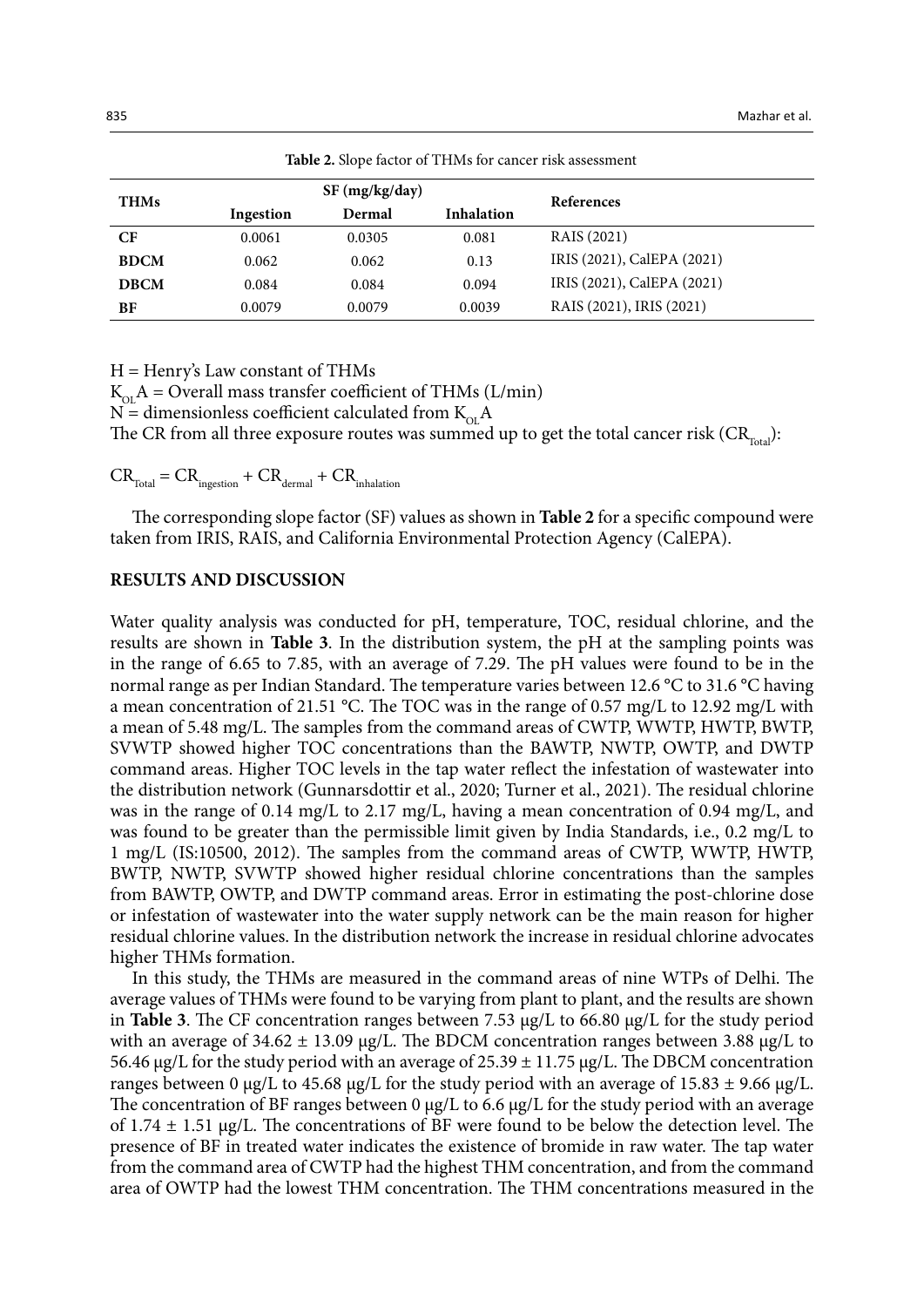| Location     | pH              | Temp<br>(C)      | <b>TOC</b><br>(mg/L) | Res. Cl<br>(mg/L) | CF<br>$(\mu g/L)$ | <b>BDCM</b><br>$(\mu g/L)$ | <b>DBCM</b><br>$(\mu g/L)$ | BF<br>$(\mu g/L)$ | <b>TTHM</b><br>$(\mu g/L)$ |
|--------------|-----------------|------------------|----------------------|-------------------|-------------------|----------------------------|----------------------------|-------------------|----------------------------|
| <b>CWTP</b>  | $7.26 \pm 0.21$ | $21.46 \pm 5.92$ | $8.07 \pm 2.35$      | $.41\pm0.25$      | $49.89 \pm 7.65$  | $39.87 \pm 5.70$           | $26.27\pm 6.88$            | $3.51 \pm 1.54$   | $119.53 \pm 20.51$         |
| <b>WWTP</b>  | $7.29 \pm 0.22$ | $21.62\pm 6.04$  | $7.27 \pm 2.55$      | $1.25 \pm 0.25$   | $43.06\pm8.43$    | $33.94\pm 6.64$            | $23.09 \pm 7.06$           | $2.48 \pm 0.94$   | $102.57 \pm 21.94$         |
| <b>HWTP</b>  | $7.29 \pm 0.26$ | $21.43\pm 6.03$  | $6.75 \pm 2.94$      | $1.17\pm0.35$     | $41.31 \pm 11.22$ | $30.39 \pm 9.61$           | $20.95 \pm 7.89$           | $2.14 \pm 1.21$   | $94.80 \pm 28.92$          |
| <b>BWTP</b>  | $7.33 \pm 0.19$ | $21.45\pm 6.00$  | $6.44\pm2.76$        | $1.17\pm0.38$     | 39.58±10.87       | $30.27 \pm 10.07$          | $20.33\pm8.53$             | $2.38\pm1.52$     | $92.56 \pm 30.26$          |
| <b>BAWTP</b> | $7.35 \pm 0.25$ | $21.63\pm 6.18$  | $3.79 \pm 1.44$      | $0.60 \pm 0.14$   | $24.26\pm4.57$    | $16.14\pm3.81$             | $9.26 \pm 2.56$            | $0.99 \pm 0.52$   | $50.65 \pm 10.39$          |
| <b>NWTP</b>  | $7.38 \pm 0.24$ | $21.47\pm 6.14$  | $5.52 \pm 1.94$      | $0.94 \pm 0.20$   | $35.03 \pm 7.41$  | $25.82\pm 6.18$            | $16.09\pm4.63$             | $1.61 \pm 0.84$   | 78.55±17.86                |
| <b>SVWTP</b> | $7.30 \pm 0.24$ | $21.53\pm 6.08$  | $6.48 \pm 2.12$      | $1.10 \pm 0.23$   | $40.38\pm 6.26$   | $30.35 \pm 5.80$           | 19.06±4.97                 | $2.38 \pm 1.40$   | $92.16 \pm 16.59$          |
| <b>OWTP</b>  | $7.20 \pm 0.20$ | $21.43\pm 6.13$  | $2.49 \pm 1.10$      | $0.40\pm0.16$     | $18.52\pm 6.49$   | $10.63\pm4.32$             | $3.85 \pm 1.98$            | $0.06 \pm 0.18$   | $33.05 \pm 12.58$          |
| <b>DWTP</b>  | $7.21 \pm 0.20$ | $21.57\pm 6.08$  | $2.54\pm0.91$        | $0.42\pm0.12$     | $19.58 \pm 5.33$  | $11.09\pm3.66$             | $3.56 \pm 1.82$            | $0.10 \pm 0.28$   | $34.34 \pm 10.01$          |
| Overall      | $7.29 \pm 0.23$ | $21.51 \pm 5.95$ | $5.48 \pm 2.85$      | $0.94 \pm 0.43$   | $34.62 \pm 13.09$ | $25.39\pm11.75$            | $15.83\pm9.66$             | $1.74 \pm 1.51$   | $77.58 \pm 35.30$          |
|              |                 |                  |                      |                   |                   |                            |                            |                   |                            |

**Table 3: Concentration of water quality parameters and THMs at various locations Table 3.** Concentration of water quality parameters and THMs at various locations

*Note: n=24 for each WTP, ± SD (Standard Deviation)*

command area of CWTP, WWTP, HWTP, BWTP, NWTP, and SVWTP surpassed the WHO and USEPA guideline values, while THM concentrations at BAWTP, OWTP, and DWTP command area were within the prescribed guidelines. The highest THM concentration was found in CWTP command area 119.53  $\pm$  19.57 µg/L, and the lowest was found in OWTP command area  $33.04 \pm 10.04$  µg/L.

Cancer risk assessment was conducted across different exposure routes. The concentration of THMs measured in drinking water samples from the studied region is given in **Table 3** were taken for evaluating the cancer risk assessment.

Through ingestion, the cancer risk for males and females is represented in **Figure 3**. The cumulative CR for male and female through ingestion were found to be highest: Chandrawal WTPCA: 2.31E-05, 2.73E-05 (which is 0.23 and 0.27 times higher than the USEPA limit)  $>$ Wazirabad WTPCA: 2.00E-05, 2.36E-05 (which is 0.2 and 0.23 times higher) > Haiderpur WTPCA: 1.81E-05, 2.13E-05 (which is 0.18 and 0.21 times higher) > Bhagirathi WTPCA: 1.77E-05, 2.10E-05 (which is 0.17 and 0.21 times higher) > Sonia Vihar WTPCA: 1.73E-05, 2.04E-05 (which is 0.17 and 0.20 times higher) > Nangloi WTPCA: 1.47E-05, 1.73E-05 (which is 0.14 and 0.17 times higher) > Bawana WTPCA: 8.93E-06, 1.06E-05 (which is 0.089 and 0.10 times higher) > Dwarka WTPCA; 5.11E-06, 6.04E-06 (which is 0.05 and 0.06 times higher)



**Fig. 3.** Cancer Risk of THMs for males and females through ingestion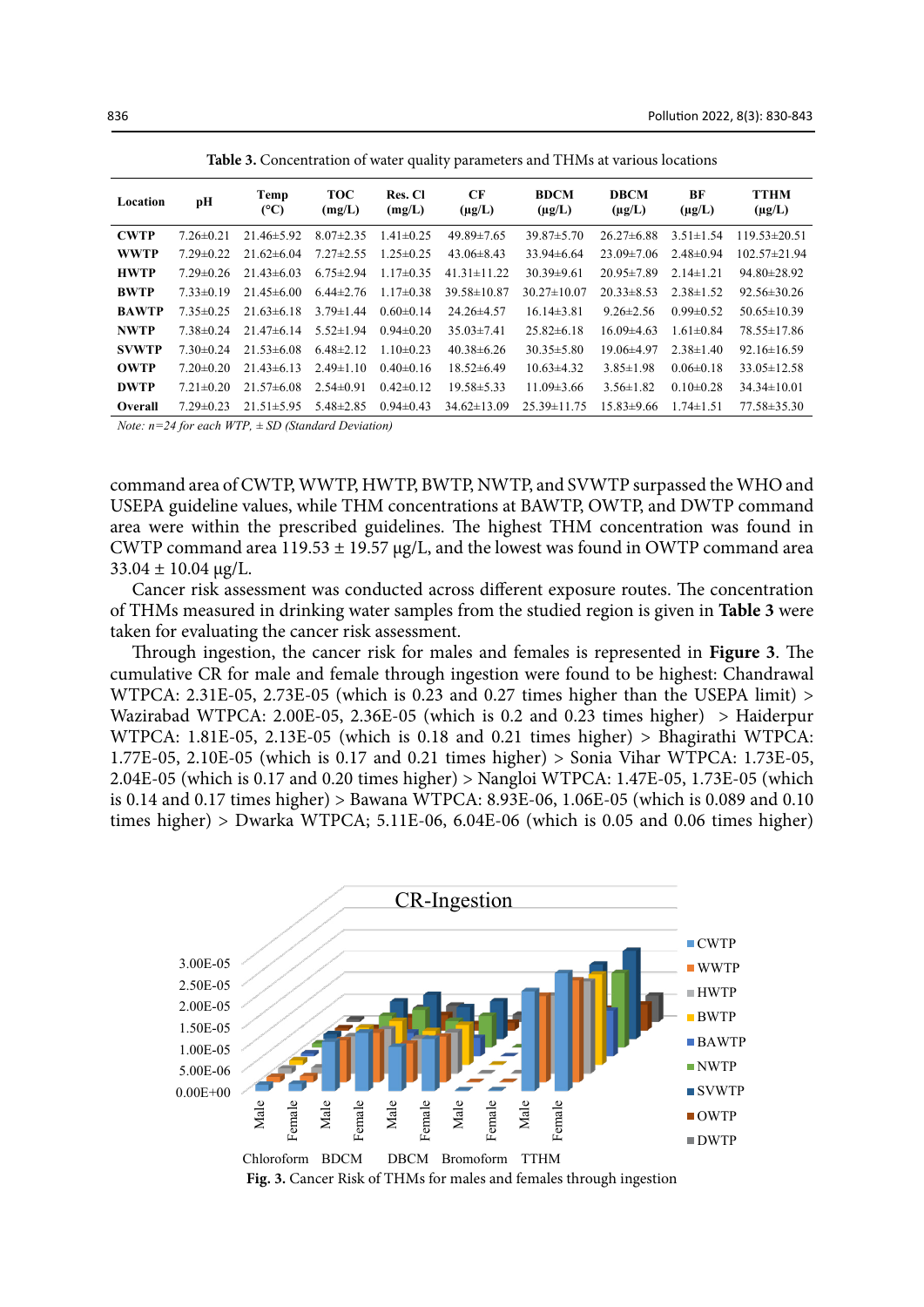> Okhla WTPCA: 5.06E-06, 5.98E-06 (which is 0.05 and 0.06 times higher). The higher risk factor by the THMs species revealed that their concentrations in the water samples exceed the permissible limit given by IS:10500, WHO, and USEPA. The average total contribution in cancer risk through ingestion is: BDCM 50% > DBCM 43% > chloroform 7% > bromoform 0%. The high-risk factor due to BDCM and DBCM can be due to higher slope factors even when their concentrations were lesser than the chloroform. The outcome revealed that the BDCM and DBCM had more cancer risk. All WTPs showed higher lifetime cancer risk by ingestion ( $>10^{-6}$ ) USEPA limit). The average lifetime CR for males and females by ingestion in all water supply water is 1.44E-05 and 1.71E-05, which is about 0.144 and 0.171 times higher than the acceptable risk given by USEPA, respectively. Through ingestion, the female has a higher cancer risk than the male due to higher exposure duration.

By dermal absorption, the pollutants present in the contaminated water can penetrate the body by bathing, swimming, laundry, washing, etc., contributing to risk exposure. The dermal exposure by THMs directly depends upon the skin's surface area. The CR for males and females through dermal absorption is represented in **Figure 4**. The cumulative cancer risk for males and females by dermal absorption were found to be: Chandrawal WTPCA: 1.81E-05, 2.00E-05 (which is 0.18 and 0.2 times higher than the USEPA limit) > Wazirabad WTPCA: 1.56E-05, 1.72E-05 (which is 0.15 and 0.17 times higher) > Haiderpur WTPCA: 1.44E-05, 1.59E-05 (which is 0.14 and 0.15 times higher) > Bhagirathi WTPCA: 1.41E-05, 1.55E-05 (which is 0.14 and 0.15 times higher)  $>$  Sonia Vihar WTPCA: 1.40E-05, 1.54E-05 (which is 0.14 and 0.15 times higher) > Nangloi WTPCA: 1.20E-05, 1.32E-05 (which is 0.12 and 0.13 times higher) > Bawana WTPCA: 7.68E-06, 8.46E-06 (which is 0.077 and 0.084 times higher) > Dwarka WTPCA; 5.22E-06, 5.75E-06 (which is 0.052 and 0.057 times higher) > Okhla WTPCA: 5.04E-06, 5.55E-06 (which is 0.050 and 0.055 times higher). The higher risk factor by the THMs species revealed that their concentrations in the water samples are more than the permissible limit given by IS:10500, WHO and USEPA. The average total contribution in cancer risk by Chloroform is  $42\%$  > by BDCM is  $36\%$  > by DBCM is  $22\%$  > by bromoform is 0%. The highest cancer risk was shown by chloroform than the other THMs species. All WTP showed higher lifetime cancer risk by dermal absorption  $(>10^{-6} \text{ USEPA limit})$ . The average lifetime CR by dermal absorption for males and females in the studied region is 1.18E-05 and 1.30E-05, which is about 0.118 and 0.13 times higher than the limit given by USEPA, respectively. Regardless of a male having a higher surface area, the females have a higher



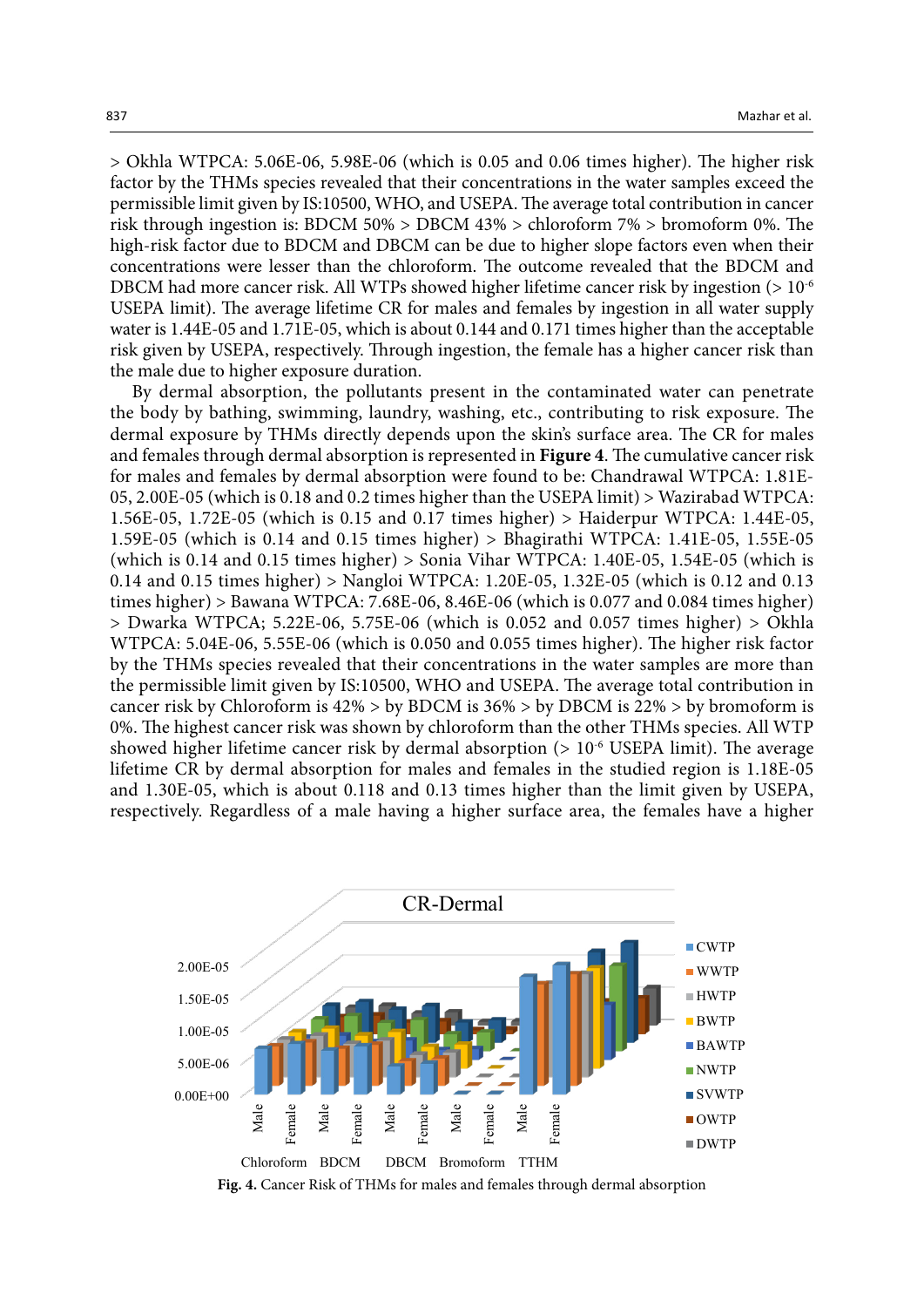

**Fig. 5.** Cancer Risk of THMs for males and females through inhalation

cancer risk than the males through dermal exposure.

The compounds present in the water get volatilized during activities like bathing, washing, showering, cooking, etc., and are exposed to humans by inhalation. Through inhalation exposure, showering activity is the highest contributor to volatile compounds. Chloroform is the major contributor through inhalation as it has a low boiling point. The cancer risk for male and female by inhalation are represented in **Figure 5**. The cumulative cancer risk for male and female through inhalation were found to be: Chandrawal WTPCA: 3.79E-05, 4.15E-05 (which is 0.37 and 0.41 times higher than the USEPA limit) > Wazirabad WTPCA: 3.27E-05, 3.58E-05 (which is 0.32 and 0.35 times higher) > Haiderpur WTPCA: 3.01E-05, 3.30E-05 (which is 0.30 and 0.33 times higher) > Bhagirathi WTPCA: 2.94E-05, 3.22E-05 (which is 0.29 and 0.32 times higher) > Sonia Vihar WTPCA: 2.92E-05, 3.20E-05 (which is 0.29 and 0.32 times higher) > Nangloi WTPCA: 2.50E-05, 2.74E-05 (which is 0.25 and 0.27 times higher) > Bawana WTPCA: 1.60E-05, 1.76E-05 (which is 0.16 and 0.17 times higher) > Dwarka WTPCA: 1.09E-05, 1.20E-05 (which is 0.10 and 0.12 times higher) > Okhla WTPCA: 1.06E-05, 1.16E-05 (which is 0.10 and 0.11 times higher). The higher risk factor by the THMs species revealed that their concentrations in the water samples exceed the permissible limit given by IS:10500, WHO, and USEPA. The average total contribution in cancer risk through dermal absorption is Chloroform 40% > BDCM 39% > DBCM 21% > bromoform 0%. The BDCM had the highest cancer risk than the other THMs species. All WTP showed higher lifetime cancer risk by dermal absorption (>10<sup>-6</sup> USEPA limit). The average lifetime CR by dermal absorption for males and females in the studied region is 2.46E-05 and 2.70E-05, which is about 0.246 and 0.27 times more than the acceptable risk given by USEPA, respectively. Through inhalation exposure, the females have a higher cancer risk than the males indicating higher CDI of THMs through an inhalation route.

The total CR was estimated by adding CR factors through ingestion, dermal absorption, and inhalation exposure of individual THMs. The cancer risk is categorized into four classes i.e. negligible risk (CR <  $10^{-6}$ ), acceptable low risk ( $10^{-6}$  < CR <  $5.1 \times 10^{-5}$ ), acceptable high risk  $(5.1x10^{-5} \leq CR < 10^{-4})$ , and unacceptable risk  $(CR \geq 10^{-4})$  (Legay, Rodriguez, Sadiq, et al., 2011). The different categories of CR are shown in **Table 4** highlighted with different colors. The CR in the studied region exceeds the acceptable risk by 0.050 to 0.415 times for both males and females. On analyzing the total cancer risk, the population living in the command area of Chandrawal WTP, Wazirabad WTP, Haiderpur WTP, Bhagirathi WTP, Sonia Vihar WTP, Nangloi WTP were found to be having an acceptable high risk for cancer. In contrast, the population living in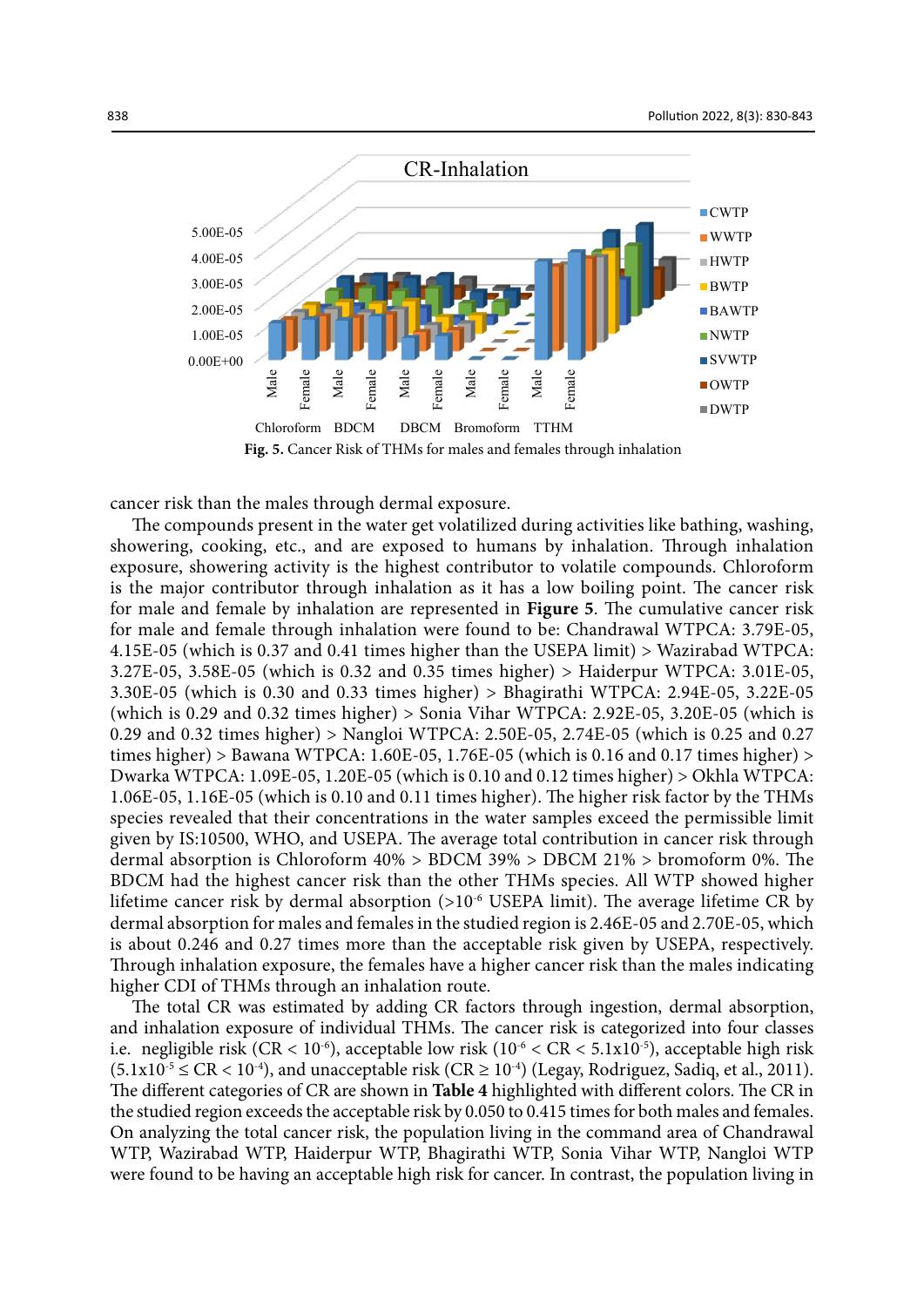| <b>WTPs</b>       | <b>CR</b> Ingestion    |                | <b>CR</b> Dermal                     |                | <b>CR</b> Inhalation                  |                | <b>Total CR</b>          |                |
|-------------------|------------------------|----------------|--------------------------------------|----------------|---------------------------------------|----------------|--------------------------|----------------|
| Command<br>Area   | <b>Males</b>           | <b>Females</b> | <b>Males</b>                         | <b>Females</b> | <b>Males</b>                          | <b>Females</b> | <b>Males</b>             | <b>Females</b> |
| <b>CWTP</b>       | 2.31E-05               | 2.73E-05       | 1.81E-05                             | 2.00E-05       | 3.79E-05                              | 4.15E-05       | 7.91E-05                 | 8.88E-05       |
| <b>WWTP</b>       | 2.00E-05               | 2.36E-05       | 1.56E-05                             | $1.72E-0.5$    | 3.27E-05                              | 3.58E-05       | 6.83E-05                 | 7.66E-05       |
| <b>HWTP</b>       | 1.81E-05               | 2.13E-05       | $1.44E-0.5$                          | 1.59E-05       | 3.01E-05                              | 3.30E-05       | $6.26E-0.5$              | $7.02E - 0.5$  |
| <b>BWTP</b>       | 1.77E-05               | 2.10E-05       | $1.41E-0.5$                          | 1.55E-05       | 2.94E-05                              | 3.22E-05       | $6.12E-0.5$              | 6.87E-05       |
| <b>BAWTP</b>      | 8.93E-06               | 1.06E-05       | 7.68E-06                             | 8.46E-06       | $1.60E-0.5$                           | 1.76E-05       | 3.27E-05                 | 3.66E-05       |
| <b>NWTP</b>       | 1.47E-05               | 1.73E-05       | 1.20E-05                             | $1.32E-0.5$    | 2.50E-05                              | 2.74E-05       | 5.16E-05                 | 5.79E-05       |
| <b>SVWTP</b>      | 1.73E-05               | $2.04E - 0.5$  | $1.40E-0.5$                          | 1.54E-05       | 2.92E-05                              | 3.20E-05       | $6.05E - 0.5$            | 6.78E-05       |
| <b>OWTP</b>       | 5.06E-06               | 5.98E-06       | $5.04E - 06$                         | 5.55E-06       | 1.06E-05                              | 1.16E-05       | 2.06E-05                 | 2.31E-05       |
| <b>DWTP</b>       | 5.11E-06               | $6.04E-06$     | 5.22E-06                             | 5.75E-06       | 1.09E-05                              | 1.20E-05       | 2.13E-05                 | 2.38E-05       |
| <b>Color Code</b> | <b>Negligible Risk</b> |                | <b>Acceptable Low</b><br><b>Risk</b> |                | <b>Acceptable High</b><br><b>Risk</b> |                | <b>Unacceptable Risk</b> |                |

**Table 4.** Total CR of THMs for males and females **Table 4: Total CR of THMs for males and females**

the command area of Bawana WTP, Okhla WTP, and Dwarka WTP were found to be having an acceptable low risk for cancer.

The total cancer risk due to BDCM was the highest when added risk by all three exposure routes was estimated, followed by DBCM and CF, BF showed negligible risk in the water supplied. The total CR for THMs was highest at Chandrawal WTPCA (7.91E-05, 8.88E-05) and lowest at Okhla WTPCA (2.06E-05, 2.31E-05) for males and females, respectively. In all the cases, females showed a higher CR than males. The highest contribution in terms of percentage was made by BDCM (42%) in total cancer risk, followed by CF (31%), DBCM (27%).

#### **CONCLUSION**

In this study, the formation of THMs in the command areas of nine WTPs of Delhi was assessed for one year. THMs were higher than the permissible limits given by Indian Standards and USEPA. The annual mean THM levels ranged between  $77.58 \pm 35.30$  µg/L. While the minimum THM concentration was 11.41 µg/L and the maximum THM concentration was 175.54 µg/L in the distribution system. On an average concentration basis, the most abundant species measured was chloroform, followed by BDCM, DBCM, and BF in the tap water samples. Cancer risk assessment of THMs was evaluated for each exposure route, and the highest carcinogenic risk was found through oral ingestion. The cancer risk exceeds the acceptable risk by 0.050 to 0.415 times in the studied region. The total cancer risk in the Chandrawal WTP command area was the highest (7.91E-05, 8.88E-05) and lowest at the Okhla WTP command area (2.06E-05, 2.31E-05) for males and females, respectively. Cancer risk by inhalation and dermal absorption was also higher than the acceptable limit given by USEPA, i.e., 10−6. Females showed higher cancer risks through all exposure routes than males.

## **ACKNOWLEDGEMENT**

The authors are highly thankful to the Department of Chemistry, Jamia Millia Islamia, for providing the research facilities used in this work.

## **GRANT SUPPORT DETAILS**

The present research did not receive any financial support.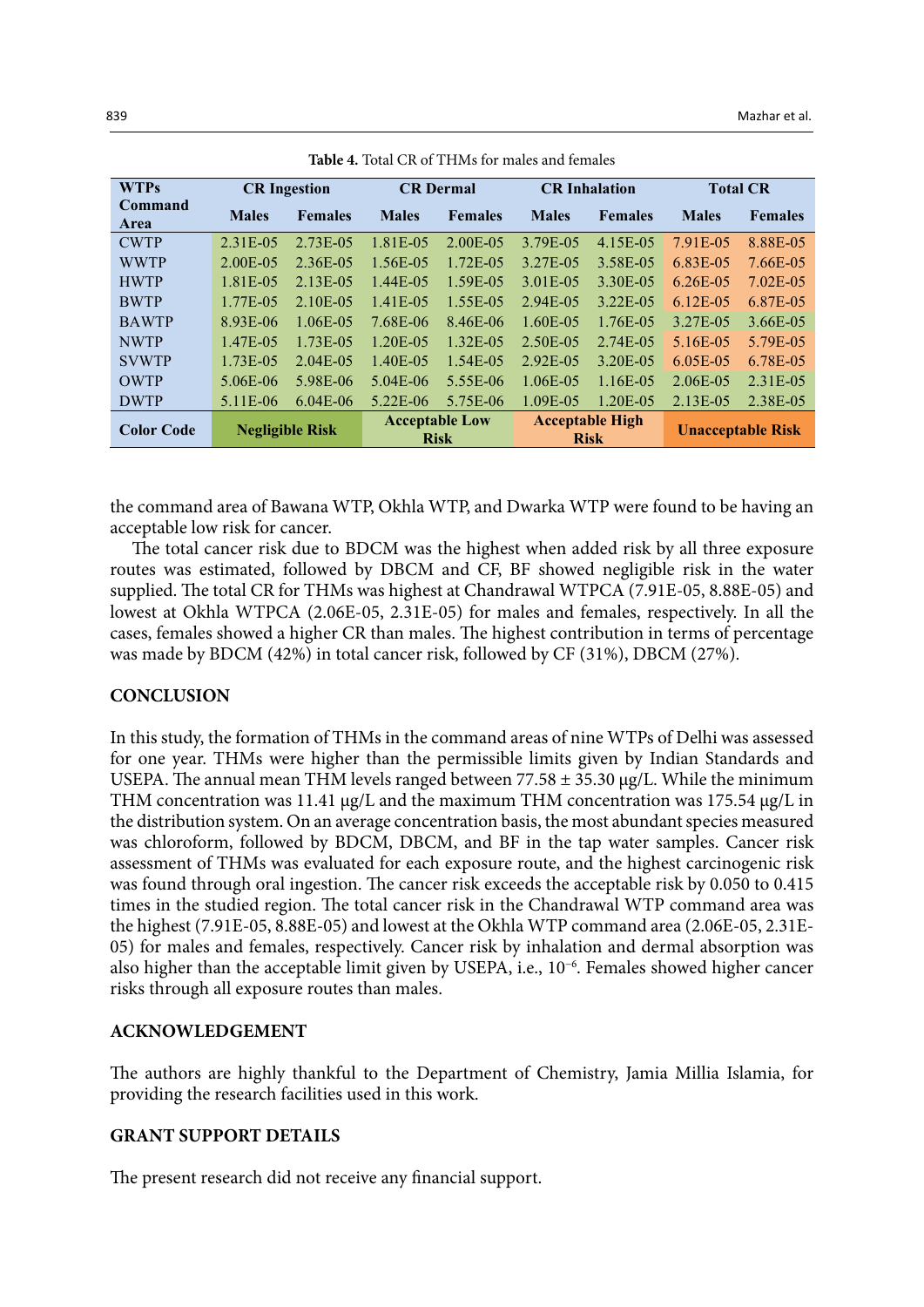## **CONFLICT OF INTEREST**

The authors declare that there is not any conflict of interest regarding the publication of this manuscript. In addition, the ethical issues, including plagiarism, informed consent, misconduct, data fabrication and/ or falsification, double publication and/or submission, and redundancy have been completely observed by the authors.

# **LIFE SCIENCE REPORTING**

No life science threat was practiced in this research.

#### **ABBREVIATIONS**

| <b>BDCM</b>  | Bromodichloromethane                          |
|--------------|-----------------------------------------------|
| BF           | Bromoform                                     |
| CA           | Command Area                                  |
| CalEPA       | California Environmental Protection Agency    |
| <b>CDI</b>   | Chronic Daily Intake                          |
| CF           | Chloroform                                    |
| CR           | <b>Cancer Risk</b>                            |
| <b>DBCM</b>  | Dibromochloromethane                          |
| <b>DBPs</b>  | Disinfection Byproducts                       |
| <b>DPD</b>   | N, N-diethyl-p-phenylenediamine               |
| GC-MS        | Gas Chromatography-Mass Spectrometry          |
| <b>HAA</b>   | Haloaceticacid                                |
| <b>ICMR</b>  | Indian Council of Medical Research            |
| <b>IRIS</b>  | <b>Integrated Risk Information System</b>     |
| <b>RAIS</b>  | <b>Risk Assessment Information System</b>     |
| Res. Cl      | <b>Residual Chlorine</b>                      |
| SF           | Slope Factor                                  |
| <b>THM</b>   | Trihalomethane                                |
| <b>TOC</b>   | Total Organic Carbon                          |
| <b>TTHM</b>  | Total Trihalomethane                          |
| <b>USEPA</b> | United States Environmental Protection Agency |
| <b>WHO</b>   | World Health Organization                     |
| <b>WTP</b>   | <b>Water Treatment Plant</b>                  |
| <b>WTPCA</b> | Water Treatment Plant Command Area            |

#### **REFERENCES**

- Ahmed, F., Khan, T. A., Fakhruddin, A. N. M., Rahman, M. M., Mazumdar, R. M., Ahmed, S., Imam, M. T., Kabir, M. and Abdullah, A. T. M. (2019). Estimation and exposure concentration of trihalomethanes (THMs) and its human carcinogenic risk in supplied pipeline water of Dhaka City, Bangladesh. *Environmental Science and Pollution Research*, *26*(16), 16316–16330. https://doi. org/10.1007/s11356-019-05049-6
- Al-Otoum, F., Al-Ghouti, M. A., Ahmed, T. A., Abu-Dieyeh, M. and Ali, M. (2016). Disinfection byproducts of chlorine dioxide (chlorite, chlorate, and trihalomethanes): Occurrence in drinking water in Qatar. *Chemosphere*, *164*, 649–656. https://doi.org/10.1016/j.chemosphere.2016.09.008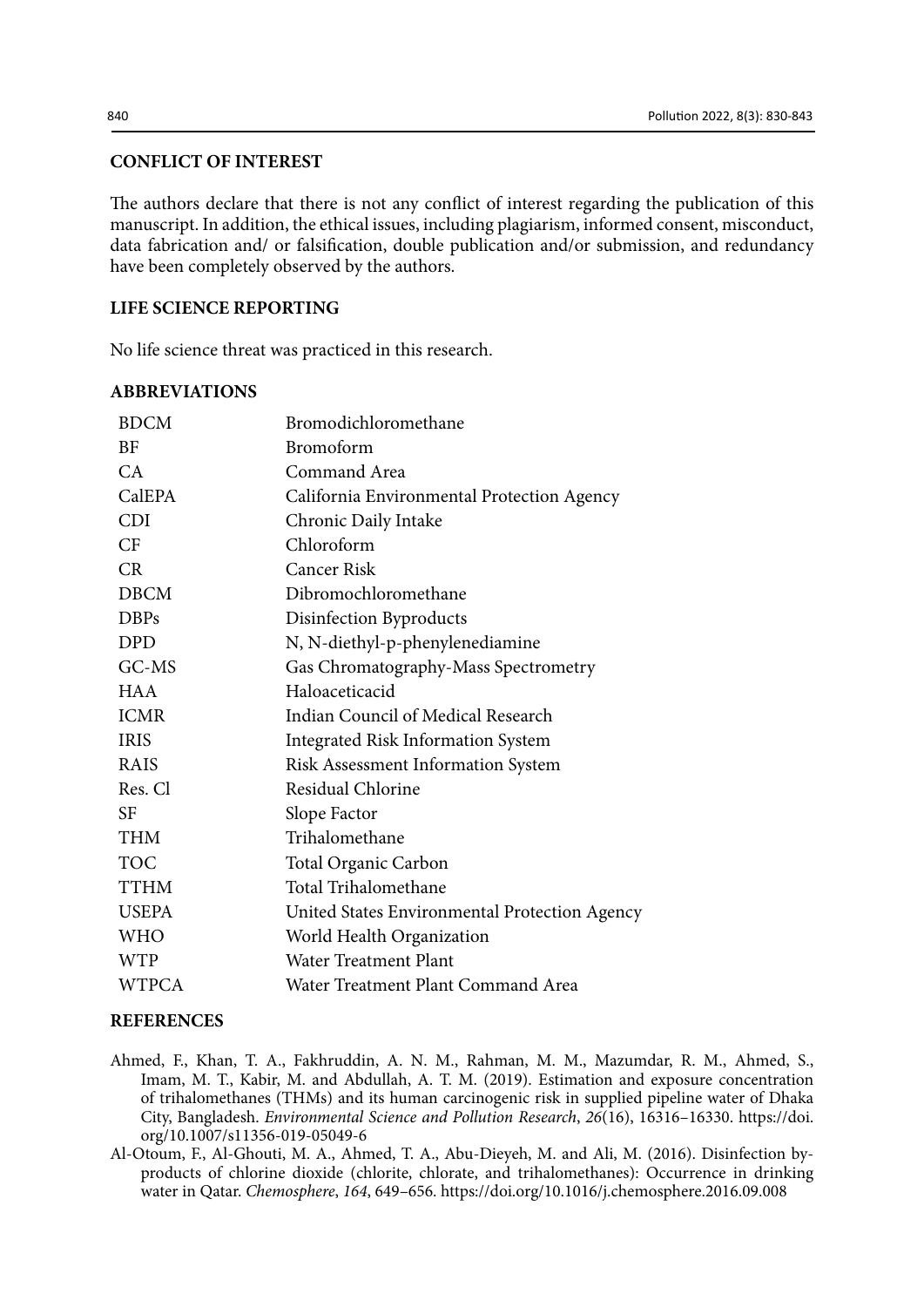- APHA. (2017). Standard Methods for the Examination of Water and Wastewater. *American Public Health Association*, *51*(23rd Edition), 1–1274. https://doi.org/10.2105/AJPH.51.6.940-a
- Ates, N., Kaplan-Bekaroglu, S. S. and Dadaser-Celik, F. (2020). Spatial/temporal distribution and multipathway cancer risk assessment of trihalomethanes in low TOC and high bromide groundwater. *Environmental Science: Processes and Impacts*, *22*(11), 2276–2290. https://doi.org/10.1039/ d0em00239a
- Basu, M., Gupta, S. K., Singh, G. and Mukhopadhyay, U. (2011). Multi-route risk assessment from trihalomethanes in drinking water supplies. *Environmental Monitoring and Assessment*, *178*(1–4), 121–134. https://doi.org/10.1007/s10661-010-1677-z
- Cadwallader, A. and VanBriesen, J. M. (2019). Temporal and Spatial Changes in Bromine Incorporation into Drinking Water–Disinfection By-Products in Pennsylvania. *Journal of Environmental Engineering*, *145*(3), 04018147. https://doi.org/10.1061/(asce)ee.1943-7870.0001499
- Espejo-Herrera, N., Cantor, K. P., Malats, N., Silverman, D. T., Tardón, A., García-Closas, R., Serra, C., Kogevinas, M. and Villanueva, C. M. (2015). Nitrate in drinking water and bladder cancer risk in spain. *Environmental Research*, *137*, 299–307. https://doi.org/10.1016/j.envres.2014.10.034
- Evlampidou, I., Font-Ribera, L., Rojas-Rueda, D., Gracia-Lavedan, E., Costet, N., Pearce, N., Vineis, P., Jaakkola, J. J. K., Delloye, F., Makris, K. C., Stephanou, E. G., Kargaki, S., Kozisek, F., Sigsgaard, T., Hansen, B., Schullehner, J., Nahkur, R., Galey, C., Zwiener, C., … Villanueva, C. M. (2020). Trihalomethanes in Drinking Water and Bladder Cancer Burden in the European Union. *Environmental Health Perspectives*, *128*(1), 017001. https://doi.org/10.1289/EHP4495
- Font-Ribera, L., Gràcia-Lavedan, E., Aragonés, N., Pérez-Gómez, B., Pollán, M., Amiano, P., Jiménez-Zabala, A., Castaño-Vinyals, G., Roca-Barceló, A., Ardanaz, E., Burgui, R., Molina, A. J., Fernández-Villa, T., Gómez-Acebo, I., Dierssen-Sotos, T., Moreno, V., Fernandez-Tardon, G., Peiró, R., Kogevinas, M. and Villanueva, C. M. (2018). Long-term exposure to trihalomethanes in drinking water and breast cancer in the Spanish multicase-control study on cancer (MCC-SPAIN). *Environment International*, *112*(December 2017), 227–234. https://doi.org/10.1016/j.envint.2017.12.031
- Genisoglu, M., Ergi-Kaytmaz, C. and Sofuoglu, S. C. (2019). Multi-route Multi-pathway exposure to trihalomethanes and associated cumulative health risks with response and dose addition. *Journal of Environmental Management*, *233*(October), 823–831. https://doi.org/10.1016/j.jenvman.2018.10.009
- Golea, D. M., Upton, A., Jarvis, P., Moore, G., Sutherland, S., Parsons, S. A. and Judd, S. J. (2017). THM and HAA formation from NOM in raw and treated surface waters. *Water Research*, *112*, 226–235. https://doi.org/10.1016/j.watres.2017.01.051
- Gunnarsdottir, M. J., Gardarsson, S. M., Figueras, M. J., Puigdomènech, C., Juárez, R., Saucedo, G., Arnedo, M. J., Santos, R., Monteiro, S., Avery, L., Pagaling, E., Allan, R., Abel, C., Eglitis, J., Hambsch, B., Hügler, M., Rajkovic, A., Smigic, N., Udovicki, B., … Hunter, P. (2020). Water safety plan enhancements with improved drinking water quality detection techniques. *Science of the Total Environment*, *698*(August 2019), 134185. https://doi.org/10.1016/j.scitotenv.2019.134185
- Hasan, A., Thacker, N. P. and Bassin, J. (2010). Trihalomethane formation potential in treated water supplies in urban metro city. *Environmental Monitoring and Assessment*, *168*(1–4), 489–497. https:// doi.org/10.1007/s10661-009-1129-9
- Inoue-Choi, M., Jones, R. R., Anderson, K. E., Cantor, K. P., Cerhan, J. R., Krasner, S., Robien, K., Weyer, P. J. and Ward, M. H. (2015). Nitrate and nitrite ingestion and risk of ovarian cancer among postmenopausal women in Iowa. *International Journal of Cancer*, *137*(1), 173–182. https://doi. org/10.1002/ijc.29365
- Ioannou, P., Charisiadis, P., Andra, S. S. and Makris, K. C. (2016). Occurrence and variability of iodinated trihalomethanes concentrations within two drinking-water distribution networks. *Science of the Total Environment*, *543*, 505–513. https://doi.org/10.1016/j.scitotenv.2015.10.031
- IS:10500. (2012). DRINKING WATER SPECIFICATION ( Second Revision) IS 10500 (2012): Drinking water. *Bureau of India Standards*, *25*(May), 1–18.
- Jones, R. R., DellaValle, C. T., Weyer, P. J., Robien, K., Cantor, K. P., Krasner, S., Beane Freeman, L. E. and Ward, M. H. (2019). Ingested nitrate, disinfection by-products, and risk of colon and rectal cancers in the Iowa Women's Health Study cohort. *Environment International*, *126*(January), 242– 251. https://doi.org/10.1016/j.envint.2019.02.010
- Kalankesh, L. R., Zazouli, M. A., Susanto, H. and Babanezhad, E. (2021). Variability of TOC and DBPs (THMs and HAA5) in drinking water sources and distribution system in drought season: the North Iran case study. *Environmental Technology (United Kingdom)*, *42*(1), 100–113. https://doi.org/10.10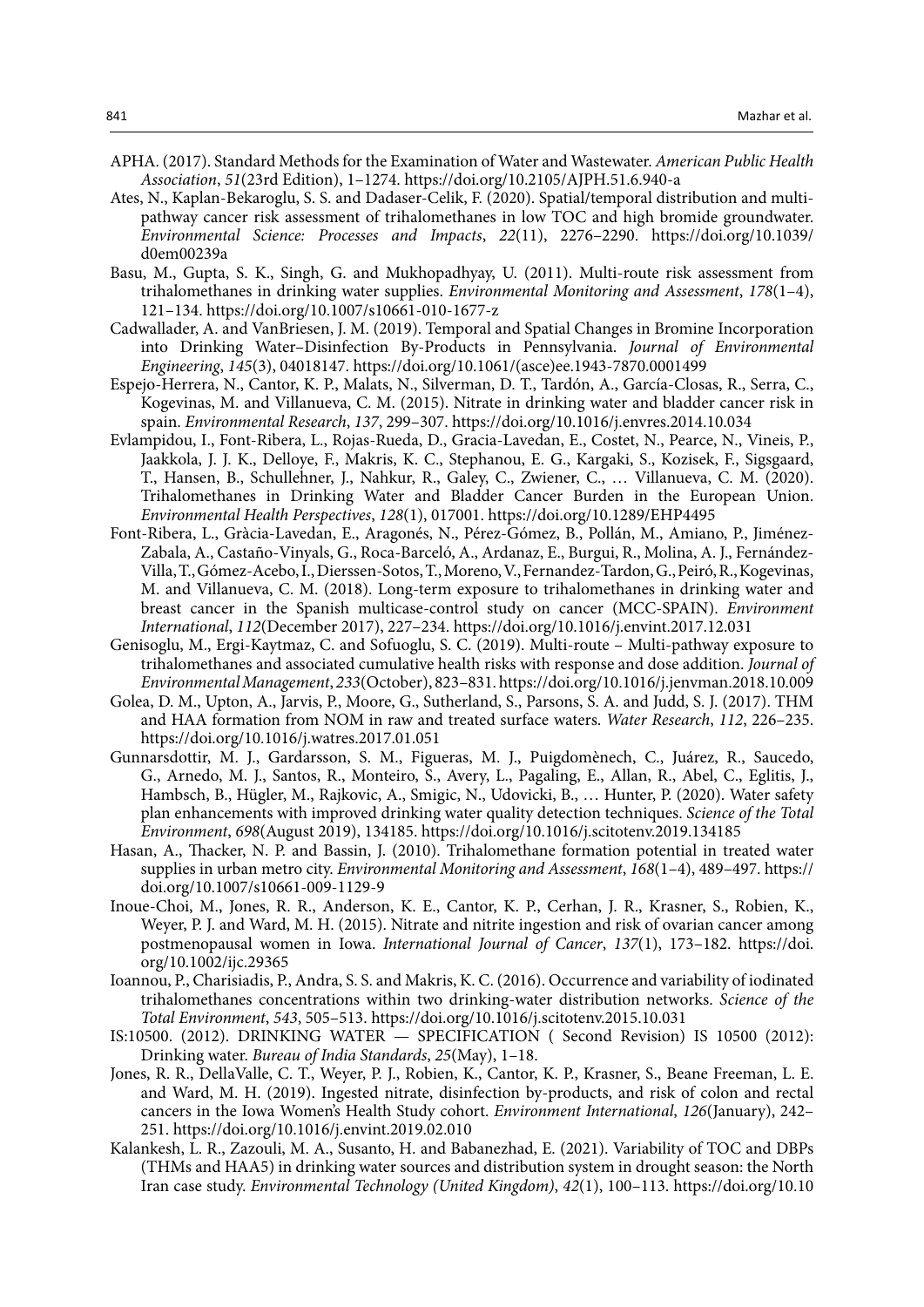80/09593330.2019.1621952

- Kujlu, R., Mahdavianpour, M. and Ghanbari, F. (2020). Multi-route human health risk assessment from trihalomethanes in drinking and non-drinking water in Abadan, Iran. *Environmental Science and Pollution Research*, *27*(34), 42621–42630. https://doi.org/10.1007/s11356-020-09990-9
- Kumari, M. and Gupta, S. K. (2015). Modeling of trihalomethanes (THMs) in drinking water supplies: a case study of eastern part of India. *Environmental Science and Pollution Research*, *22*(16), 12615– 12623. https://doi.org/10.1007/s11356-015-4553-0
- Lee, S. C., Guo, H., Lam, S. M. J. and Lau, S. L. A. (2004). Multipathway risk assessment on disinfection by-products of drinking water in Hong Kong. *Environmental Research*, *94*(1), 47–56. https://doi. org/10.1016/S0013-9351(03)00067-7
- Legay, C., Rodriguez, M. J., Miranda-Moreno, L., Sérodes, J. B. and Levallois, P. (2011). Multi-level modelling of chlorination by-product presence in drinking water distribution systems for human exposure assessment purposes. *Environmental Monitoring and Assessment*, *178*(1–4), 507–524. https://doi.org/10.1007/s10661-010-1709-8
- Legay, C., Rodriguez, M. J., Sadiq, R., Sérodes, J. B., Levallois, P. and Proulx, F. (2011). Spatial variations of human health risk associated with exposure to chlorination by-products occurring in drinking water. *Journal of Environmental Management*, *92*(3), 892–901. https://doi.org/10.1016/j. jenvman.2010.10.056
- Little, J. C. (1992). *Two-Resistance Theory*. *26*(7), 1341–1349.
- Liu, S., Li, Z., Dong, H., Goodman, B. A. and Qiang, Z. (2017). Formation of iodo-trihalomethanes, iodo-acetic acids, and iodo-acetamides during chloramination of iodide-containing waters: Factors influencing formation and reaction pathways. *Journal of Hazardous Materials*, *321*, 28–36. https:// doi.org/10.1016/j.jhazmat.2016.08.071
- Madhav, S., Raju, N. J., Ahamad, A., Singh, A. K., Ram, P. and Gossel, W. (2021). Hydrogeochemical assessment of groundwater quality and associated potential human health risk in Bhadohi environs, India. *Environmental Earth Sciences*, *80*(17), 1–14. https://doi.org/10.1007/s12665-021-09824-y
- Mazhar, M. A., Khan, N. A., Ahmed, S., Khan, A. H., Hussain, A., Rahisuddin, Changani, F., Yousefi, M., Ahmadi, S. and Vambol, V. (2020). Chlorination disinfection by-products in municipal drinking water – A review. *Journal of Cleaner Production*. https://doi.org/10.1016/j.jclepro.2020.123159
- Mishra, B. K., Gupta, S. K. and Sinha, A. (2014). Human health risk analysis from disinfection byproducts (DBPs) in drinking and bathing water of some Indian cities. *Journal of Environmental Health Science and Engineering*, *12*(1), 1–10. https://doi.org/10.1186/2052-336X-12-73
- Mishra, N. D. and Dixit, S. C. (2013). Trihalomethane Formation Potential in Surface Water of Kanpur, India. *Chemical Science Transactions*, *2*(3), 821–828. https://doi.org/10.7598/cst2013.483
- Pan, S., An, W., Li, H., Su, M., Zhang, J. and Yang, M. (2014). Cancer risk assessment on trihalomethanes and haloacetic acids in drinking water of China using disability-adjusted life years. *Journal of Hazardous Materials*, *280*, 288–294. https://doi.org/10.1016/j.jhazmat.2014.07.080
- Pardakhti, A. R., Bidhendi, G. R. N., Torabian, A., Karbassi, A. and Yunesian, M. (2011). Comparative cancer risk assessment of THMs in drinking water from well water sources and surface water sources. *Environmental Monitoring and Assessment*, *179*(1–4), 499–507. https://doi.org/10.1007/s10661-010- 1752-5
- Quist, A. J. L., Inoue-Choi, M., Weyer, P. J., Anderson, K. E., Cantor, K. P., Krasner, S., Freeman, L. E. B., Ward, M. H. and Jones, R. R. (2018). Ingested nitrate and nitrite, disinfection by-products, and pancreatic cancer risk in postmenopausal women. *International Journal of Cancer*, *142*(2), 251–261. https://doi.org/10.1002/ijc.31055
- Sharma, R. N. and Goel, S. (2007). Chlorinated Drinking Water; Cancers and Adverse Health Outcomes in Gangtok, Sikkim, India. *Journal of Environmental Science and Engineering*, *49*(4), 247–254.
- Téllez Tovar, S. S. and Rodríguez Susa, M. (2021). Cancer risk assessment from exposure to trihalomethanes in showers by inhalation. *Environmental Research*, *196*(xxxx), 110401. https://doi.org/10.1016/j. envres.2020.110401
- Turner, S. W. D., Rice, J. S., Nelson, K. D., Vernon, C. R., McManamay, R., Dickson, K. and Marston, L. (2021). Comparison of potential drinking water source contamination across one hundred U.S. cities. *Nature Communications*, *12*(1), 1–12. https://doi.org/10.1038/s41467-021-27509-9
- USEPA. (1995). Method 551.1: Determination of chlorination disinfection byproducts, chlorinated solvents , and halogenated pesticides/ herbicides in drinking water by liquid-liquid extraction and gas chromatography with electron-capture detection. *Environmental Protection*, *Revision 1*, 1–61.